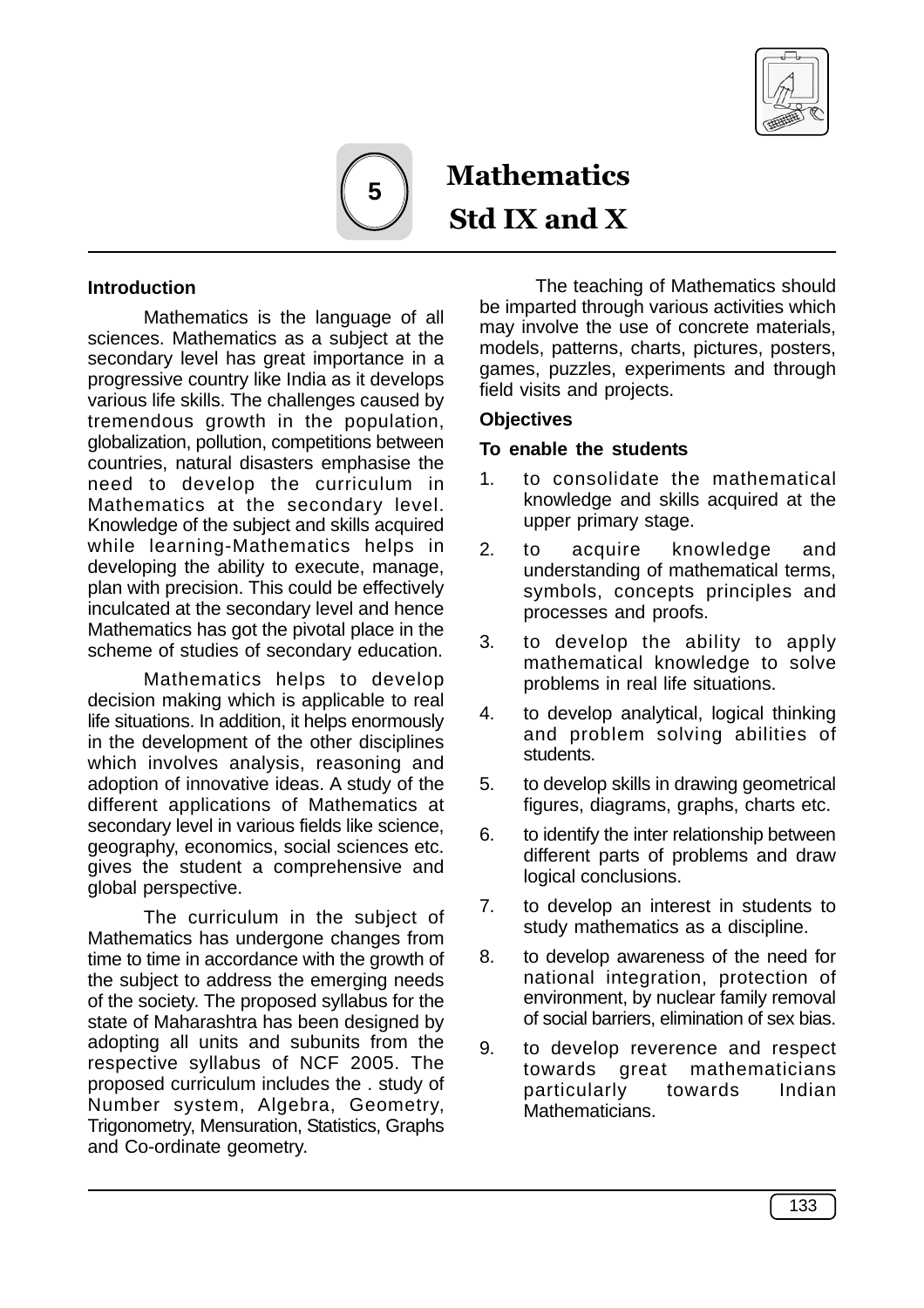

# Std. IX Algebra

- **1. Sets :**
- **Introduction**
- Methods of writing sets
- Types of sets
- Subset Proper, Improper subset
- Super set
- · Universal set
- Venn diagrams
- · Operations on sets
- · Relations between various operations
- Number of elements in the set and related results.
- **2. Real Numbers :**
- Revision of natural numbers, integers, rational numbers and irrational numbers
- Existence of irrational numbers and their representations on the number line
- Every real number is represented by a unique point on the number line and conversely, every point on the number line represents a unique real number
- Properties of real numbers
- Definition of nth root of a real number
- · Surds Definition
- · Forms of surds
- · Operations and Laws of surds
- · Rationalization of Surds
- Absolute value of real numbers
- · Euclid's division Lemma
- Fundamental theorem of Arithmetic
- **3. Algebraic Expressions :**
- · Introduction to algebraic expression ?
- · Operations on algebraic expressions
- Methods of factorization of algebraic expression ?
- Introduction to polynomials
- · Operations on polynomials
- · Value of polynomials
- **Zeros/roots of polynomial**
- · Relation between zeros and coefficient of polynomials?
- Remainder theorem
- Factor theorem
- **4. Graphs :**
- · Cartesian coordinate system
- · Understanding of graphs of lines parallel to axes
- Graph of line  $ax + by + c = o$
- **5. Linear equations in two variables**
- System of linear equations
- · Solution of system of linear equations in two variables(Algebraic methods)
- **6. Ratio, proportion and variation**
- Introduction to ratio
- · Properties of ratio
- · Properties of equal ratios
- Theorem on equal ratios
- Percentage as a ratio
- Introduction to proportion
- Introduction to variation
- · Revision of concepts based on Direct variation, Inverse variation
- **Mixed variation**
- Real life problems based on ratio, proportion and variation
- **7. Statistics :**
- Collection of data
- · Classification and tabulation of data
- · Diagramatic representation of data
- · Graphical representation of data
- · Mean, median, mode of ungrouped data

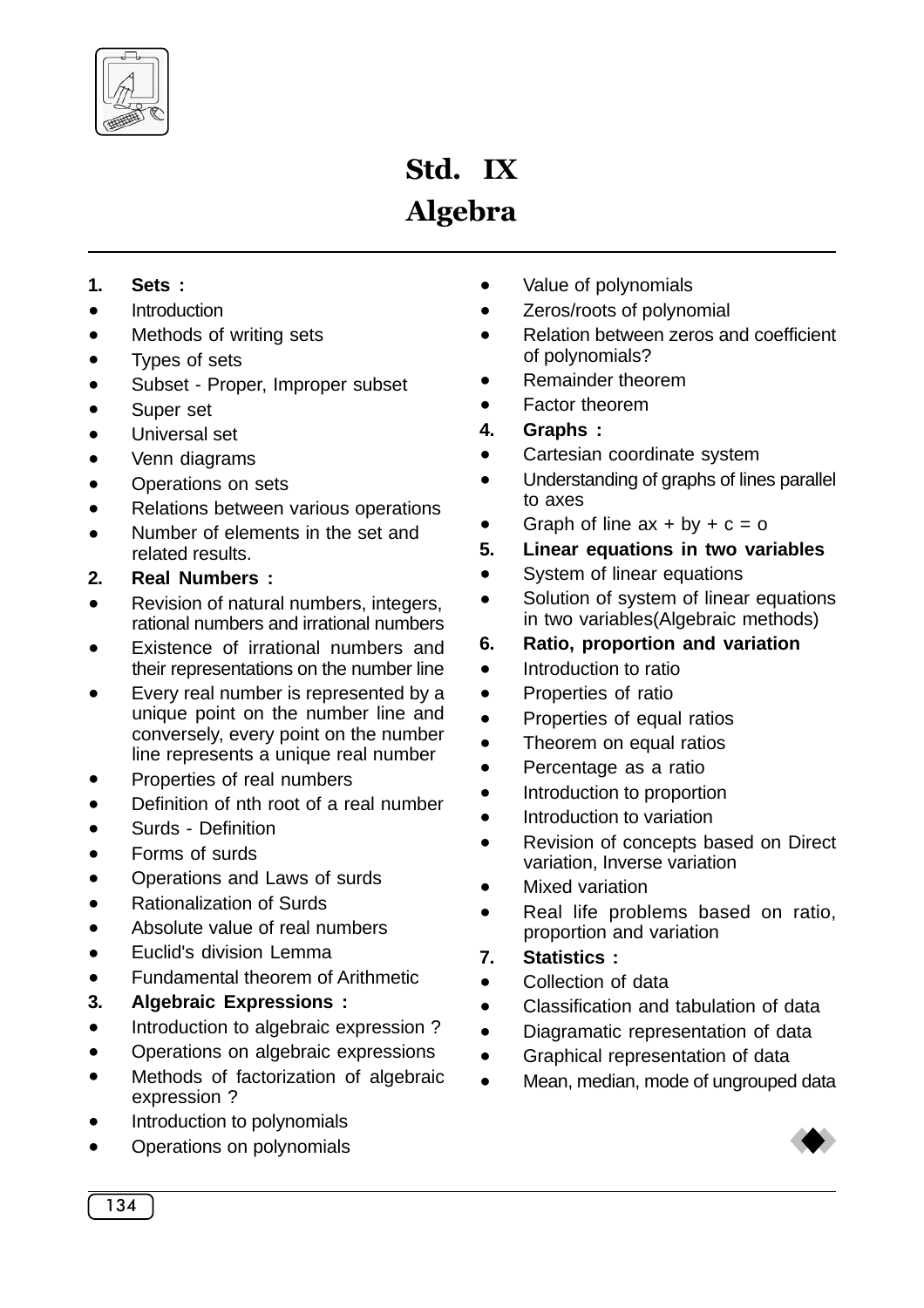

# **Geometry**

- **1. Lines and Angles :**
- Introductions to line
- Basic terms and definitions related to line
- Introduction to Euclid's Geometry
- Plane seperation axiom
- Introduction to angles in terms of rotation
- Directed angles, Sexagesimal system
- Types of angles
- zero angle, straight angle, coterminal angle
- **Relation between angles**
- Introduction to mathematical proofs
- Parallel lines
- Results on parallel lines and transversal
- Tests of parallel lines
- Results on perpendicular lines
- · Distance of a point from a line
- **2. Triangles :**
- · Types of triangles
- · Terms related to triangle
- Properties of triangle
- · Exterior angles and corresponding interior opposite angles
- Results involving exterior angle and corresponding interior opposite angles
- Similar triangles
- **3. Congruence of triangles :**
- · Criteria of congruent triangles
- · Theorem of an isosceles triangle and its converse
- Perpendicular bisector theorem
- Angle bisector theorem
- · Properties of triangles based on inequalities
- · Property of perpendicular drawn from a point outside the line.
- **4. Circle :**
- Introduction to circle and related terms
- Circle passing through the given points
- One and only one circle passes through the three non collinear points.
- Congruence of circles
- · Properties of chords of the circle
- **5. Quadrilateral :**
- · Properties of quadrilateral
- · Properties of parallelogram
- · Properties of rectangle
- · Properties of a trapezium
- · Properties of a rhombus
- · Properties of a square
- · Kite
- · Tests for particular quadrilateral
- · Theorem on midpoints of two sides of a triangle and its converse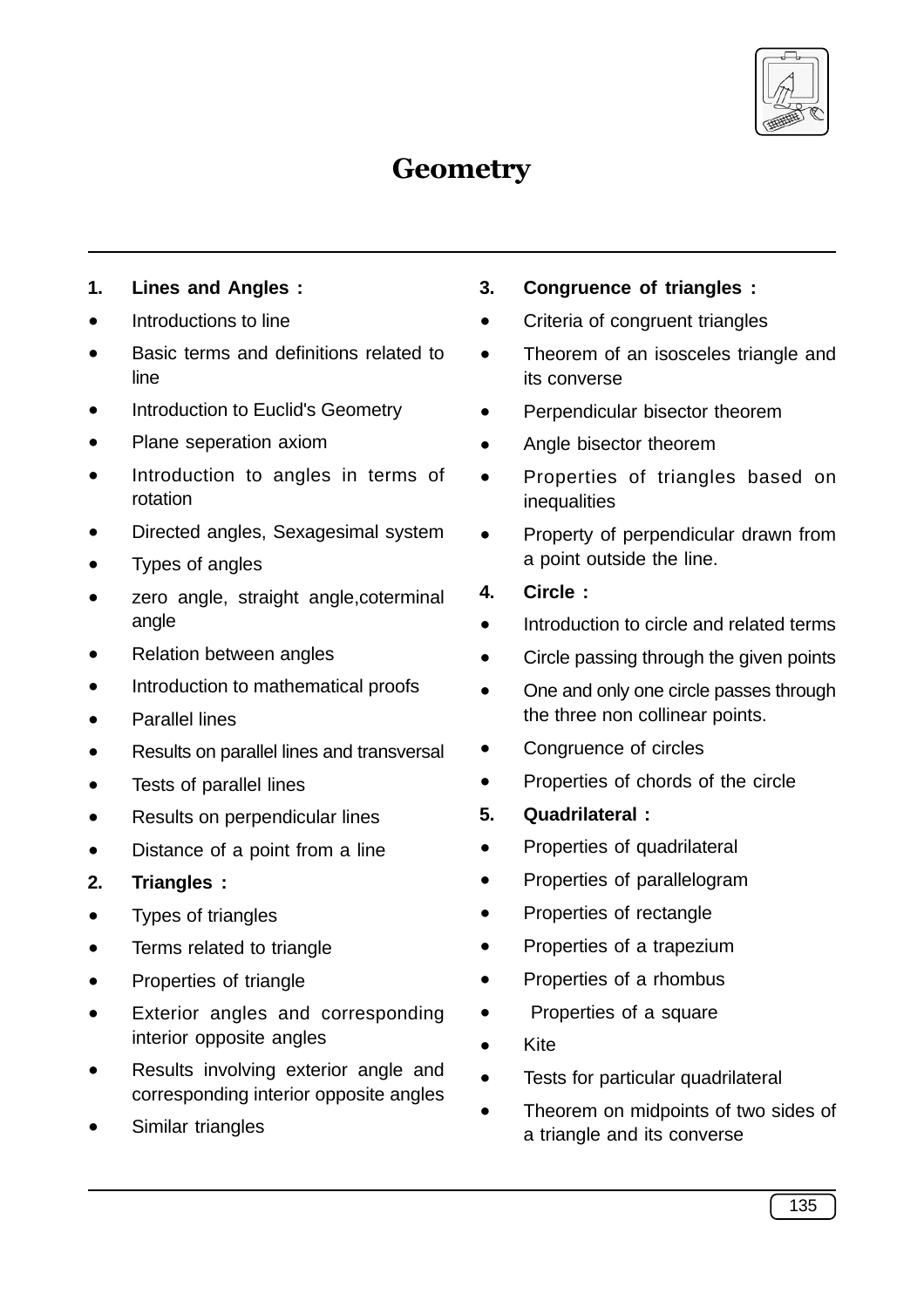

- **6. Coordinate Geometry :**
- Distance formula
- Section formula
- · Area of a triangle
- **7. Geometric constructions :**
- · Basic construction perpendicular bisector of given segment.
- Construction of a triangle
	- Sum/difference of two sides and base angles is given
	- Perimeter and base angles are given
- **8. Trigonometry :**
- · Introduction to trigonometric ratios
- · Trigonometric Ratios of angles 0o, 30 o, 45 o, 60 o, 90 o
- Trigonometric identities for complementary angles

# **9. Mensuration :**

- · Area of triangle
- Area of regular hexagon, polygon
- Area of quadrilaterals
- · If two parallelograms lie between two parallel lines and have the same base then they have thesame area.
- · If a triangle and a parallelogram have the same base and lie between the same parallel lines, then the area of the triangle is half the area of the parallelogram.
- Perimeter of triangle and quadrilateral
- · Area of circle

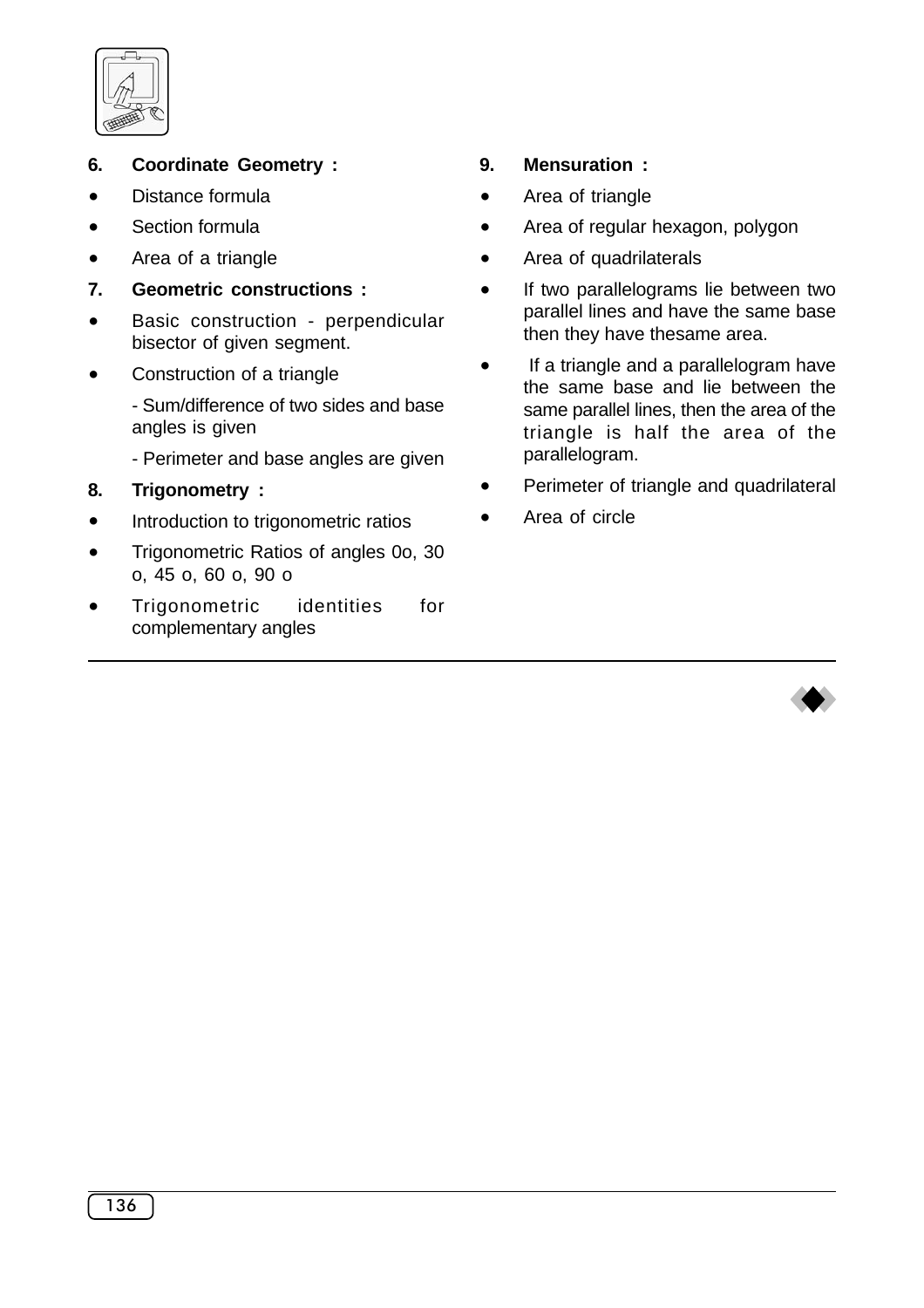

Std. X Algebra

### **1. Arithmetic Progression :**

- Introduction to Sequence
- Arithmetic Progression (A.P.) and Geometric Progression (G.P.)
- General term of an A.P. and G.P.
- Sum of the first 'n' terms of an A.P. and G.P.
- Arithmetic Mean and Geometric Mean.
- **2. Quadratic Equations**
- Introduction to quadratic equations
- Solutions of quadratic equations
- Nature of roots based on discriminant
- · Relation between roots of the equation and coefficient of the terms in the equation Equations reducible to quadratic form
- **3. Linear equations in two variables**
- System of linear equations in two variables
- Algebraic methods of solving linear equations in two variables
- Graphical representation of different possibilities of solutions/Inconsistency
- Graphical method of solving a system of linear equations
- Determinantof order two
- · Cramer's rule
- Consistency of pair of linear equations
- **4. Probability :**
- · Introduction to probability and related terms
- · Classical definition of probability
- Types of events
- · Equally likely outcomes
- Probability of an event
- · Properties of Probability
- Addition theorem (without proof)
- **5. Statistics :**
- Brief revision of Tabulation of data, inclusive and exclusive type of tables
- · Mean, median and mode of grouped data
- Histograms, frequency polygon, frequency curve, pie diagram
- Ogives (Cumulative frequency graphs)
- · Applications of ogives in determination of median
- Relation between measures of central tendency
- Introduction to normal distribution
- Properties of normal distribution